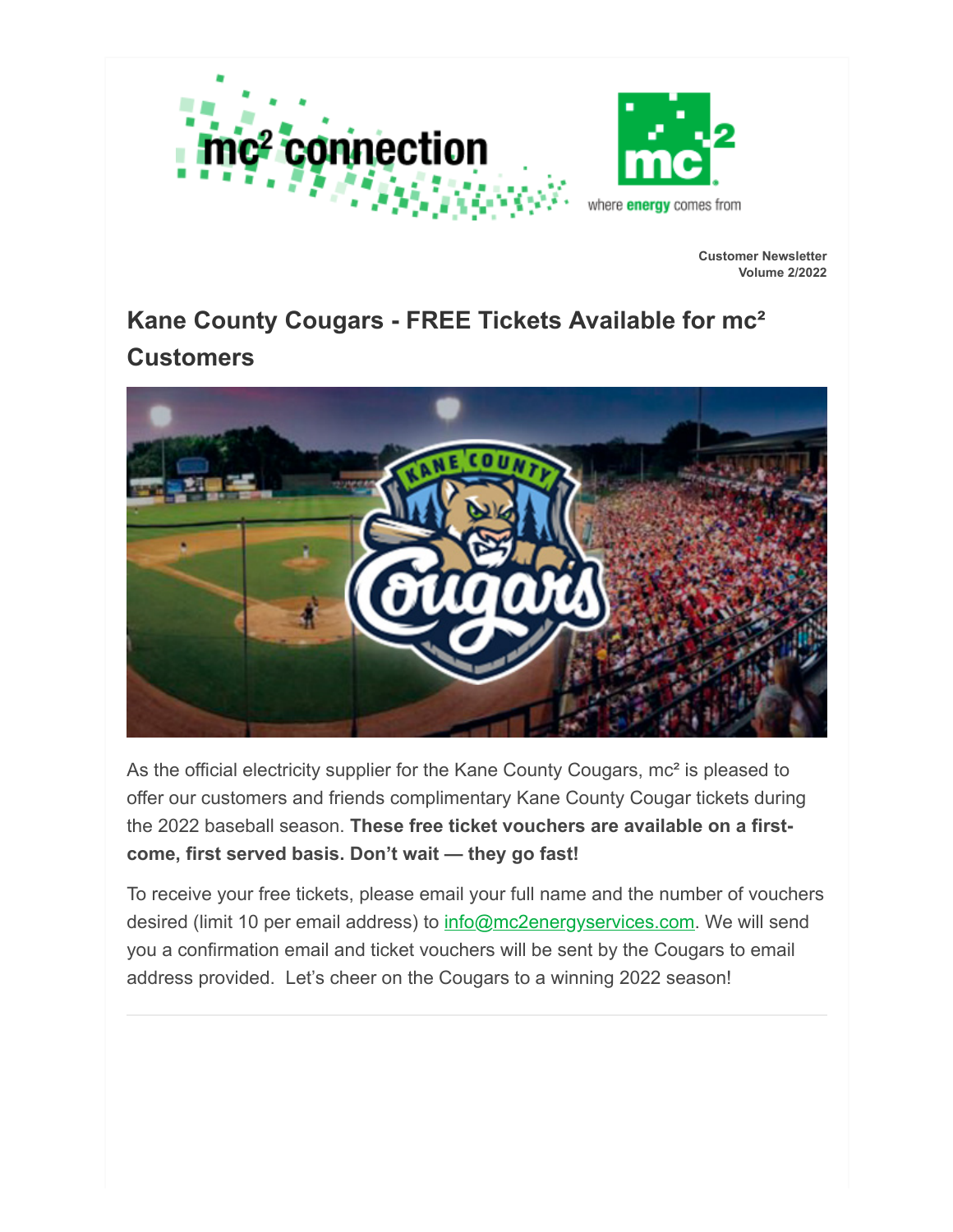## **A Taste of Home**



"Dinner is where the magic happens in the kitchen." mc² prepared dinner at the Ronald McDonald House located near the Loyal Medical Center. Team members got together to cook a pasta dinner for families staying at the house. By volunteering through *Meals from the Heart,* families are able to eat together without having to worry about cooking or dining out while their child receives medical treatment. A home-cooked meal goes a long way, especially when offering a taste of home to those away from theirs.

## **Illinois Required Disclosure (ComEd Service Area)**

MC Squared Energy Services, LLC (mc²) is not the same entity as your electric delivery company. You are not required to enroll with mc<sup>2</sup>. As of June 2022, the electric supply price to compare to is currently 11.041 cents per kWh <sup>1</sup>. The electric utility electric supply price will expire on September 2022. The utility electric supply price to compare does not include the purchased electricity adjustment factor. The purchased electricity adjustment factor may range between +.5 cents and -.5 cents per kilowatt-hour. For more information, go to the Illinois Commerce Commission's free website at [www.pluginillinois.org.](http://www.pluginillinois.org/)

<sup>1</sup> The electric supply price to compare is for residential customers. Electric supply price to compare for other rate classes (in cents per kWh) that are currently applicable include: Watt-Hour Non-Electric Space Heating - 11.094 cents/kWh; Demand Non-Electric Space Heating - 11.273 cents/kWh; Nonresidential Electric Space Heating - 9.057 cents/kWh; Dusk to Dawn Lighting - 4.643 cents/kWh; General Lighting - 8.995 cents/kWh.